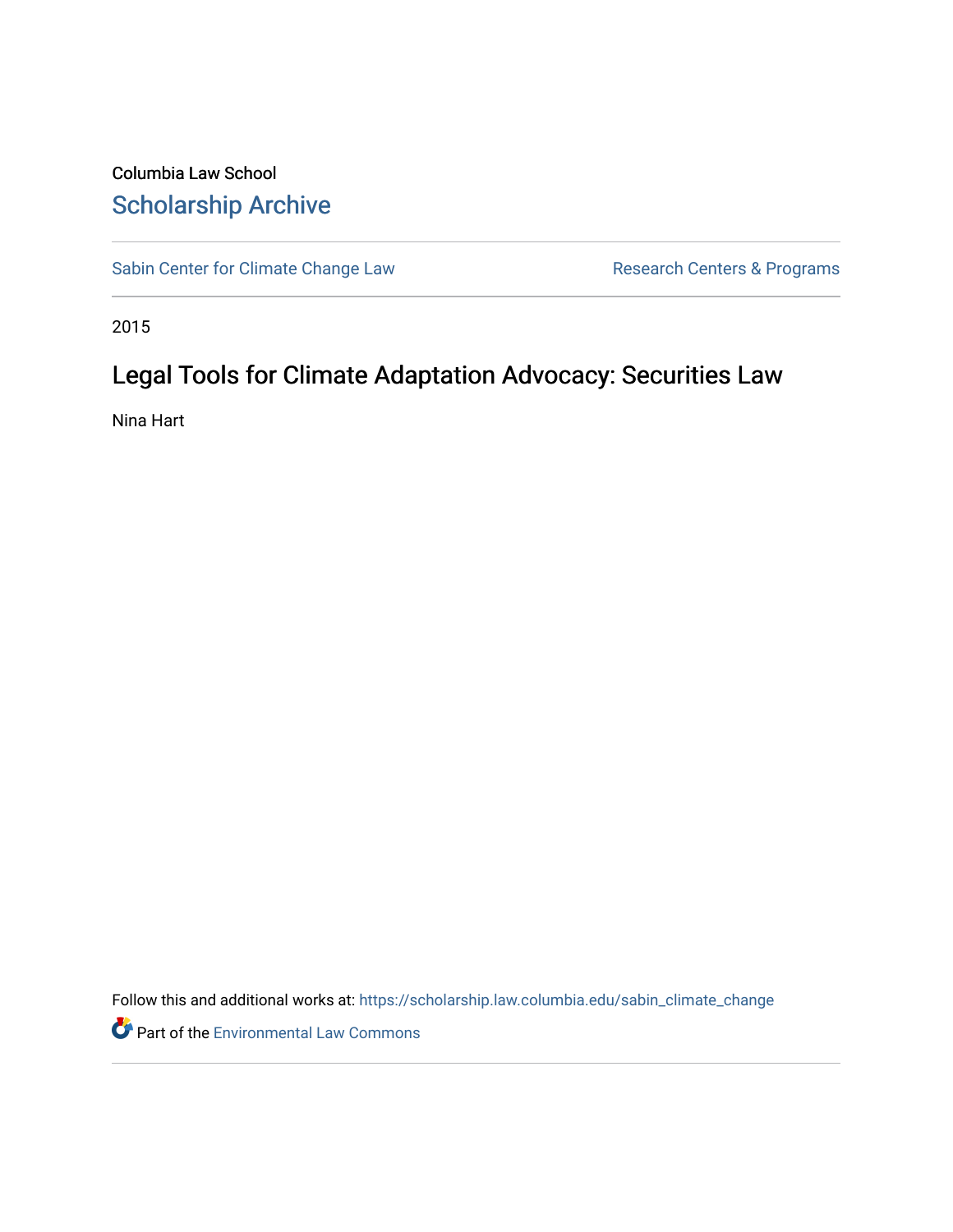

SABIN CENTER FOR CLIMATE CHANGE LAW

# **LEGAL TOOLS FOR CLIMATE ADAPTATION ADVOCACY:**

**Securities Law** 

By Nina Hart

May 2015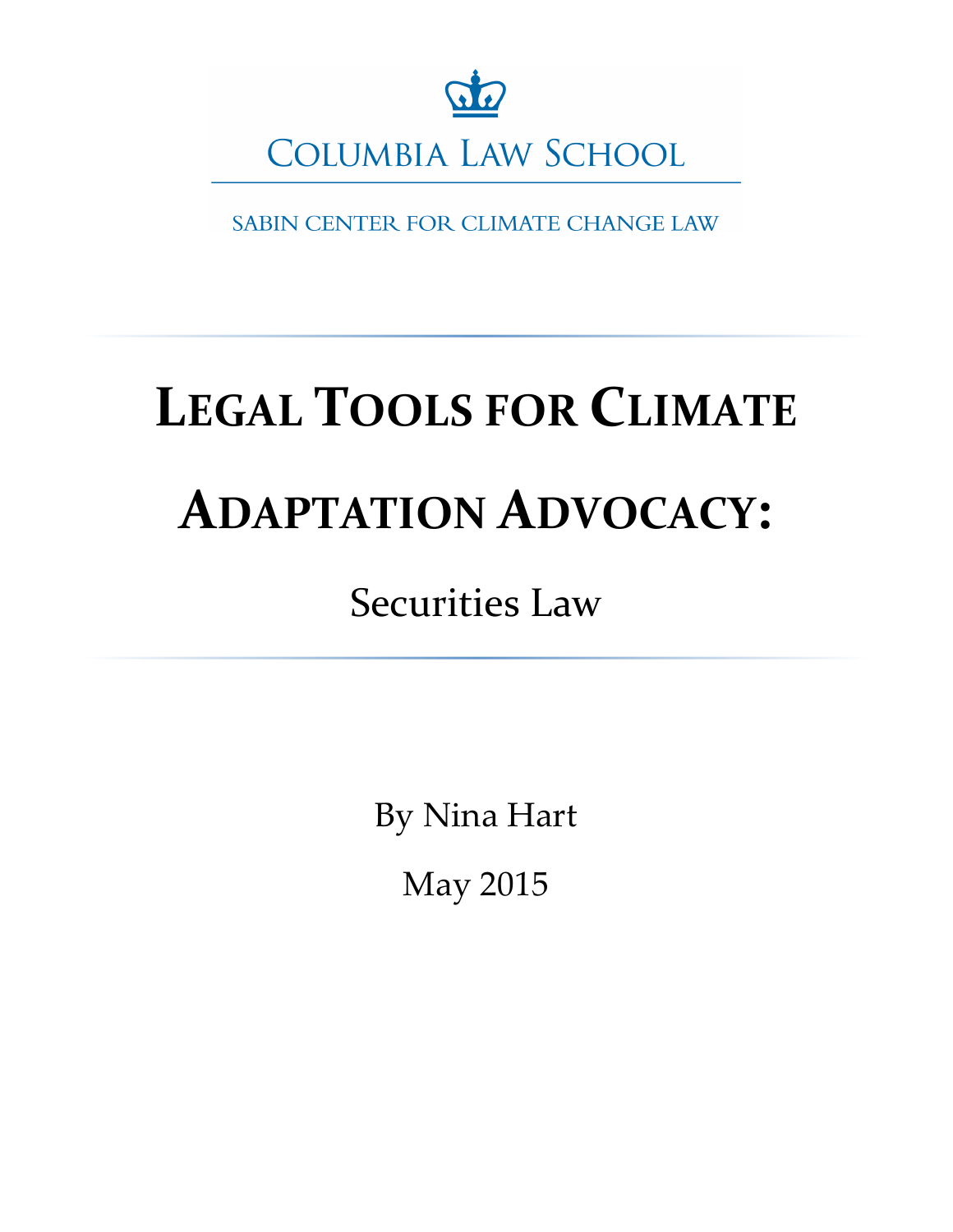© 2015 Sabin Center for Climate Change Law, Columbia Law School

The Sabin Center for Climate Change Law develops legal techniques to fight climate change, trains law students and lawyers in their use, and provides the legal profession and the public with up-to-date resources on key topics in climate law and regulation. It works closely with the scientists at Columbia University's Earth Institute and with a wide range of governmental, nongovernmental and academic organizations.

Sabin Center for Climate Change Law Columbia Law School 435 West 116th Street New York, NY 10027 **Tel:** +1 (212) 854-3287 **Email:** columbiaclimate@gmail.com **Web:** http://www.ColumbiaClimateLaw.com **Twitter:** @ColumbiaClimate **Blog:** http://blogs.law.columbia.edu/climatechange

*Disclaimer: This paper is the responsibility of The Sabin Center for Climate Change Law alone, and does not reflect the views of Columbia Law School or Columbia University. This paper is an academic study provided for informational purposes only and does not constitute legal advice. Transmission of the information is not intended to create, and the receipt does not constitute, an attorney-client relationship between sender and receiver. No party should act or rely on any information contained in this White Paper without first seeking the advice of an attorney.* 

**About the author:** Nina Hart is a recent graduate of Columbia Law School.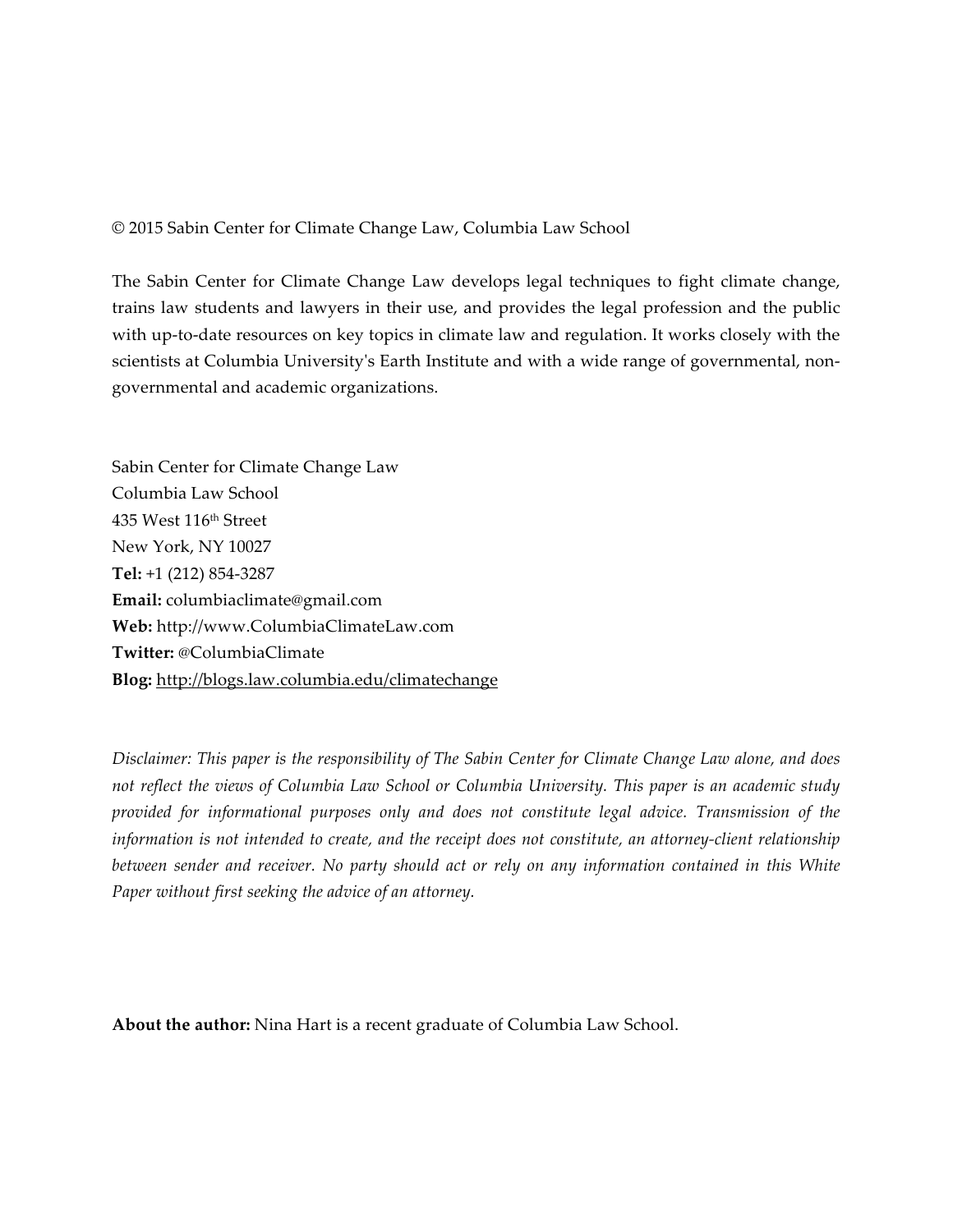# **CONTENTS**

| <b>INTRODUCTION</b><br>1.                         | 1              |
|---------------------------------------------------|----------------|
| WHY FOCUS ON FINANCIAL DISCLOSURE<br>2.           | 1              |
| <b>ENFORCEMENT AND REGULATORY SOLUTIONS</b><br>3. | 3              |
| <b>SEC REGULATION</b><br>3.1                      | 3              |
| <b>RELEVANT REGULATIONS</b><br>3.1.1              | 3              |
| <b>2010 INTERPRETIVE GUIDANCE</b><br>3.1.2        | $\overline{4}$ |
| 3.1.3<br><b>STRATEGIES FOR INVESTORS</b>          | 5              |
| <b>STATE "BLUE SKY" LAWS</b><br>3.1.4             | 10             |
| <b>MARKET-BASED SOLUTIONS</b><br>4.               | 12             |
| <b>SHAREHOLDER ACTIVISM</b><br>4.1                | 12             |
| <b>SHAREHOLDER PROPOSALS</b><br>4.1.1             | 12             |
| LETTERS TO MANAGEMENT<br>4.1.2                    | 14             |
| 4.2<br><b>STRATEGIES FOR FRAMING THE ISSUES</b>   | 14             |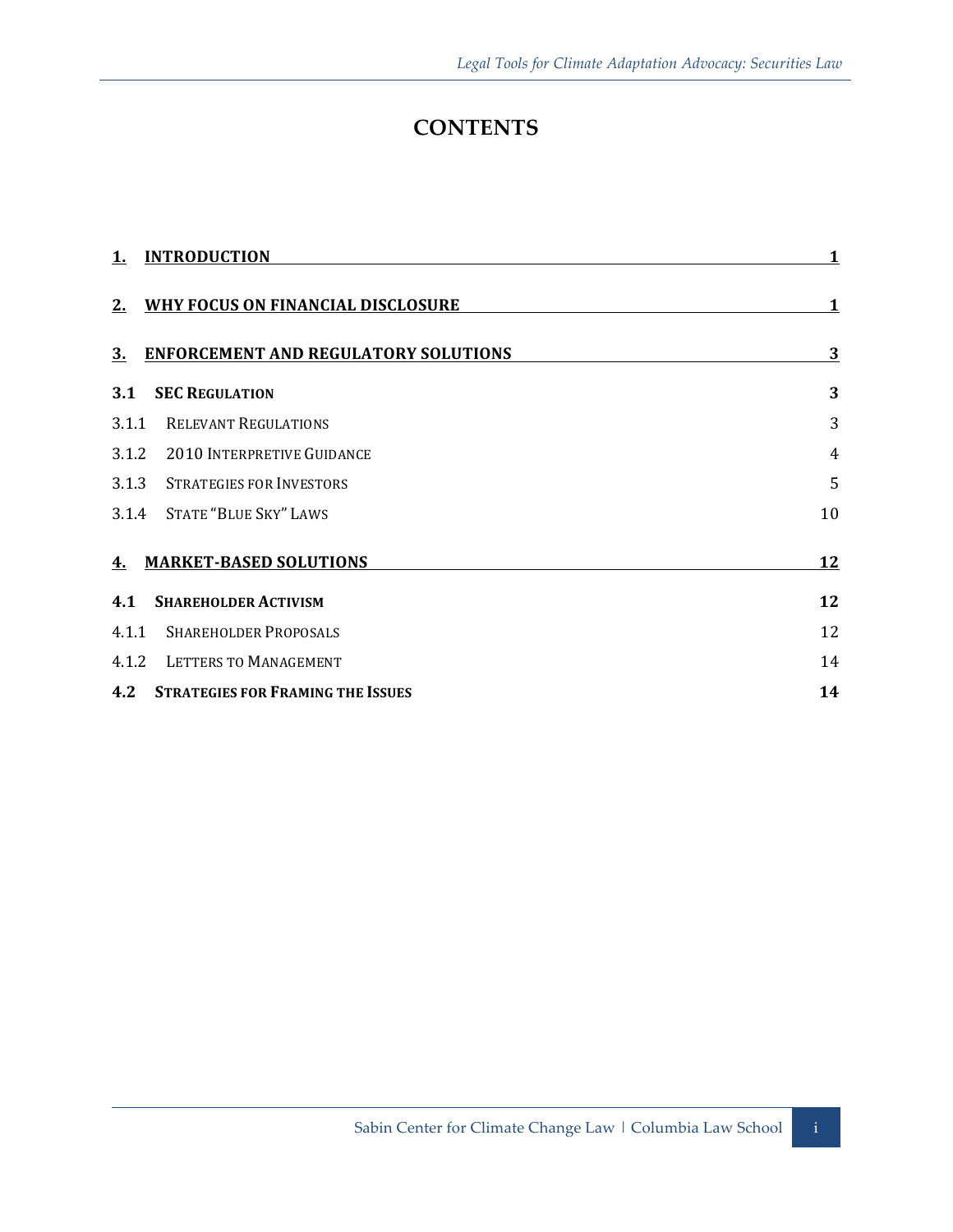# **1. INTRODUCTION**

Corporations today face increasing risks from climate change. These risks threaten not only the operations and infrastructure of the corporations, but ultimately their long-term financial soundness as well. For example, as has been noted with respect to the oil and gas industries, refineries often do not have high profit margins because most of the profits come from extraction. Therefore, refineries, which frequently are near the coasts and vulnerable to increasing sea levels and storms surges, could suffer material financial losses if their operations were disrupted.<sup>1</sup> To prevent this physical infrastructure or operational damage, as well as the attendant financial losses, corporations need to adapt and implement measures to address these risks.

This chapter focuses on how governments and investors can use financial disclosure as a tool to incentivize or pressure publicly traded companies to undertake climate change adaptation measures. The chapter explains why financial disclosure is a powerful tool, describes the relevant regulatory schemes, and outlines both regulatory or enforcement and market-based strategies for improving corporate responses to climate change.

# **2. WHY FOCUS ON FINANCIAL DISCLOSURE**

Financial disclosure is the foundation of corporate accountability, both to government regulators that work to ensure a fair marketplace and to shareholders concerned about the integrity and soundness of their investments. For investors, reviewing financial disclosure reports presents several opportunities in the context of climate change. First, investors can use these reports to hold corporations accountable for failing to report material financial risks that are attributable to climate change.<sup>2</sup> Second, investors may be able to use disclosure reports to

<sup>1</sup> Center for Science and Democracy at the Union of Concerned Scientists, *Stormy Seas, Rising Risks: What Investors Should Know About Climate Change Impacts at Oil Refineries*, 2-3 (2015), http://www.ucsusa.org/sites/default/files/attach/2015/02/stormy-seas-rising-risks-ucs-2015.pdf. <sup>2</sup> *See* Part III *infra*.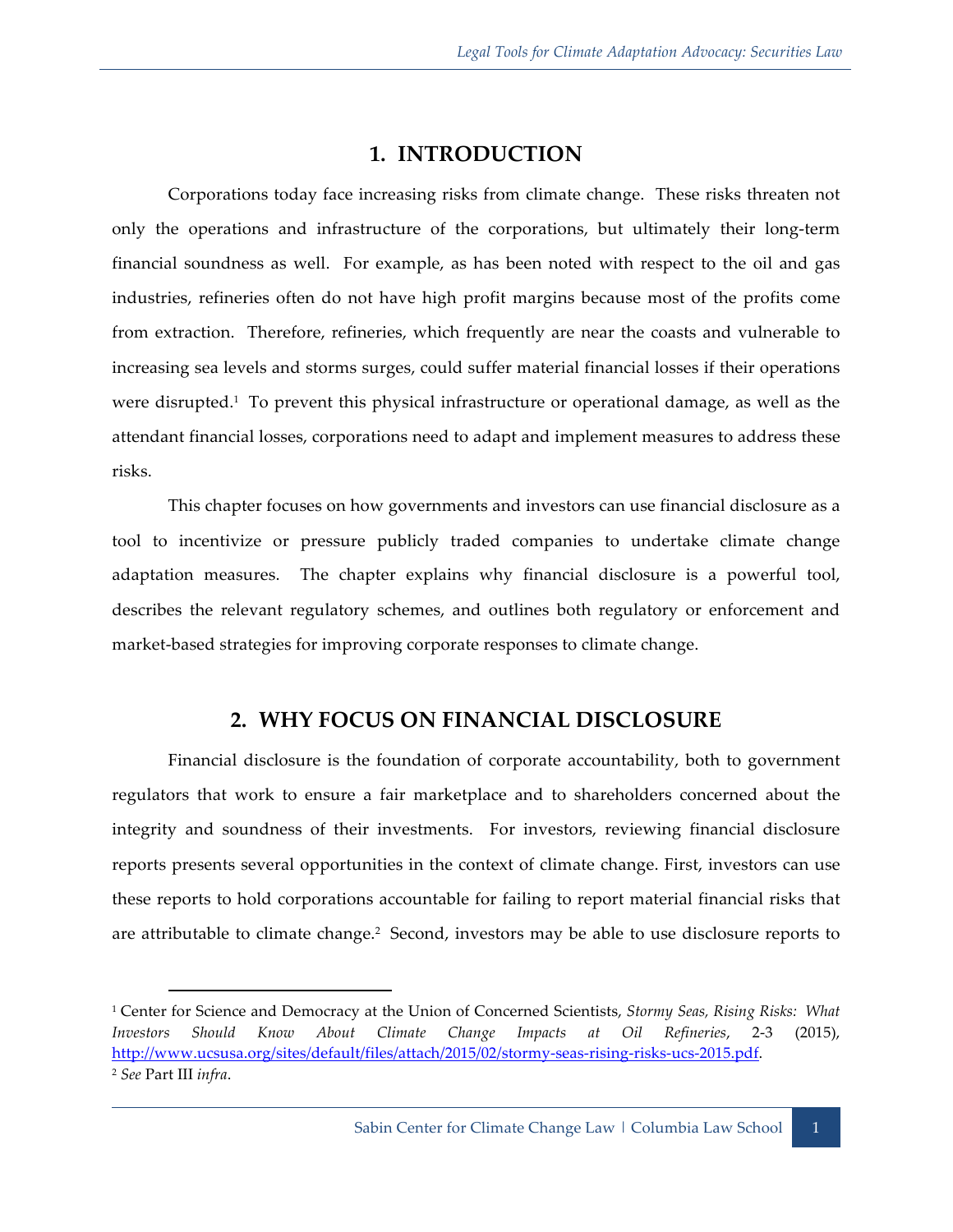incentivize or pressure corporations to take steps to address risks from climate change.<sup>3</sup> This second opportunity is particularly important because corporations possess expertise, innovative capacity, and financial leverage that give them great potential to contribute to efforts to combat climate change.4

Further, although sometimes framed as a burden on corporations, financial disclosure presents corporations with new opportunities and potential benefits. Numerous executives and shareholders have recognized that improved financial disclosure with respect to climate change is in the financial interest of the corporations.<sup>5</sup> In particular, such disclosure requires corporations to identify the best long-term investments, which ultimately safeguards and improves profitability. In fact, evidence shows that the corporations making the greatest effort to implement adaptation measures are financially outperforming their competitors.6 Thus, to the extent that disclosure can trigger corporations to consider investing more in adaptation measures, it is in their best interests to improve financial disclosure of climate change risks.

Although financial disclosure of risks related to climate change has been identified as beneficial to corporations, the question remains as to whether disclosure can play a role in encouraging corporations to undertake adaptation efforts. For example, corporations face increased risks to infrastructure and other assets from temperature variations and the corresponding impacts, including "water scarcity, flooding, extreme weather and temperature events, [and] sea level rise."7 Disclosure can provide investors with the information necessary

 $\overline{a}$ <sup>3</sup> *See* Part IV *infra*.

<sup>4</sup> *See* Swenja Surminski, *Private-sector adaptation to climate risk*, 3 Nature Climate Change 943, 944 (2013), http://www.nature.com/nclimate/journal/v3/n11/pdf/nclimate2040.pdf.

<sup>5</sup> Stuart Hammer & Lauren M. Boccardi, *Climate Change Disclosure*, NATIONAL ASSOCIATION OF CORPORATE DIRECTORS (July 26, 2011), http://www.directorship.com/climate-change-disclosure-in-sec-filings/ [https://perma.cc/PN2V-TWZD].

<sup>6</sup> CDP, *The A List: The CDP Climate Performance Leadership Index 2014*, 9 (2014), https://www.cdp.net/CDPResults/CDP-climate-performance-leadership-index-2014.pdf (noting that corporations that invest in activities to reduce emissions have a higher rate of return on investment); *see also* Jo Confino, *Sustainable Corporations Perform Better Financially, Report Finds*, THE GUARDIAN (Sept. 23, 2014), http://www.theguardian.com/sustainable-business/2014/sep/23/business-companies-profit-cdpreport-climate-change-sustainability.

<sup>7</sup> IPIECA, *Addressing Adaptation in the Oil and Gas Industry*, 4 (2013), *available at* http://www.ipieca.org/publication/addressing-adaptation-oil-and-gas-industry.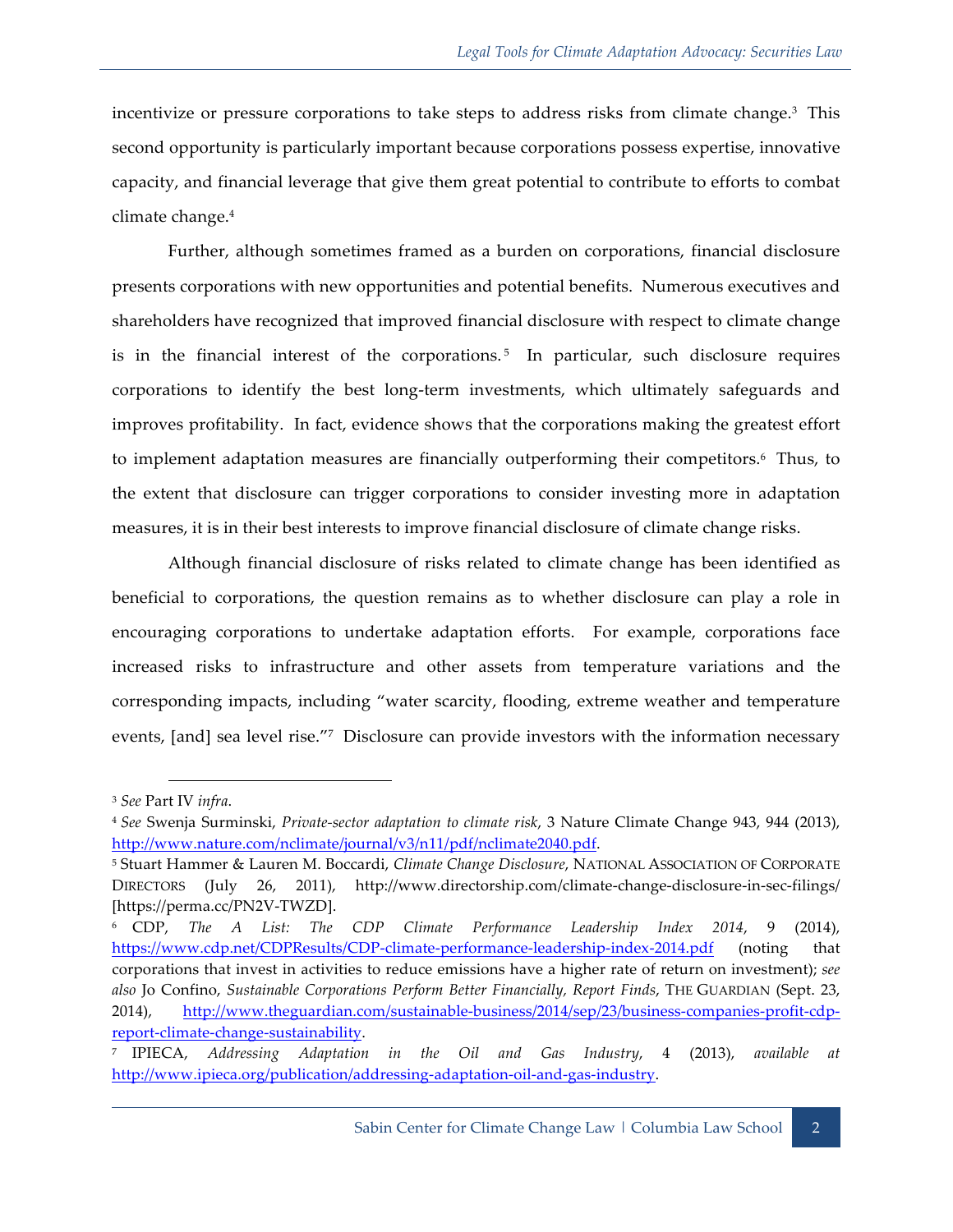to ensure the corporations are taking steps to reduce risks to operations or infrastructure from climate change. Separately, to the extent that government entities bring actions alleging nondisclosure that amounts to securities fraud, settlements of these lawsuits might be an avenue through which to require corporations to undertake adaptation measures. Thus, disclosure reports, combined with other regulatory and enforcement tools, may prove an important tool for investigating or assessing corporations' adaptation measures.

# **3. ENFORCEMENT AND REGULATORY SOLUTIONS**

### **3.1 SEC Regulation**

Since the 1930s, the Securities and Exchange Commission (SEC) has required public companies to file annual disclosure reports, 10-Ks, and other periodic reports that include information about material financial risks facing the companies. 8 Pursuant to its broad statutory authority to require "information and documents" and annual or quarterly reports,<sup>9</sup> the SEC has periodically refined the reporting requirements via regulations and also issued interpretive guidance documents, which are meant to assist corporations in determining what to report.

#### **3.1.1 Relevant Regulations**

There are four regulations, promulgated pursuant to the SEC's authority under the Securities Exchange Acts of 1933 and 1934, relevant to disclosure of climate change risks. First, Item 101 requires corporations to describe all material information related to its business operations, such as the cost of complying with environmental laws and regulations. 10 Second, Item 103 requires corporations to disclose pending legal proceedings, including proceedings with environmental claims, that could materially impact their operations, except where the

<sup>8</sup> Securities Exchange Act of 1933, 15 U.S.C. §§ 77a–77aa (2014); Securities Exchange Act of 1934, 15 U.S.C. §§ 78a–78pp (2014).

<sup>9</sup> 15 U.S.C. § 78m (2014).

<sup>10</sup> 17 C.F.R. § 229.101 (2014); *id*. § 229.101(c)(1)(xii); *id*. § 229.101(h)(4)(xi).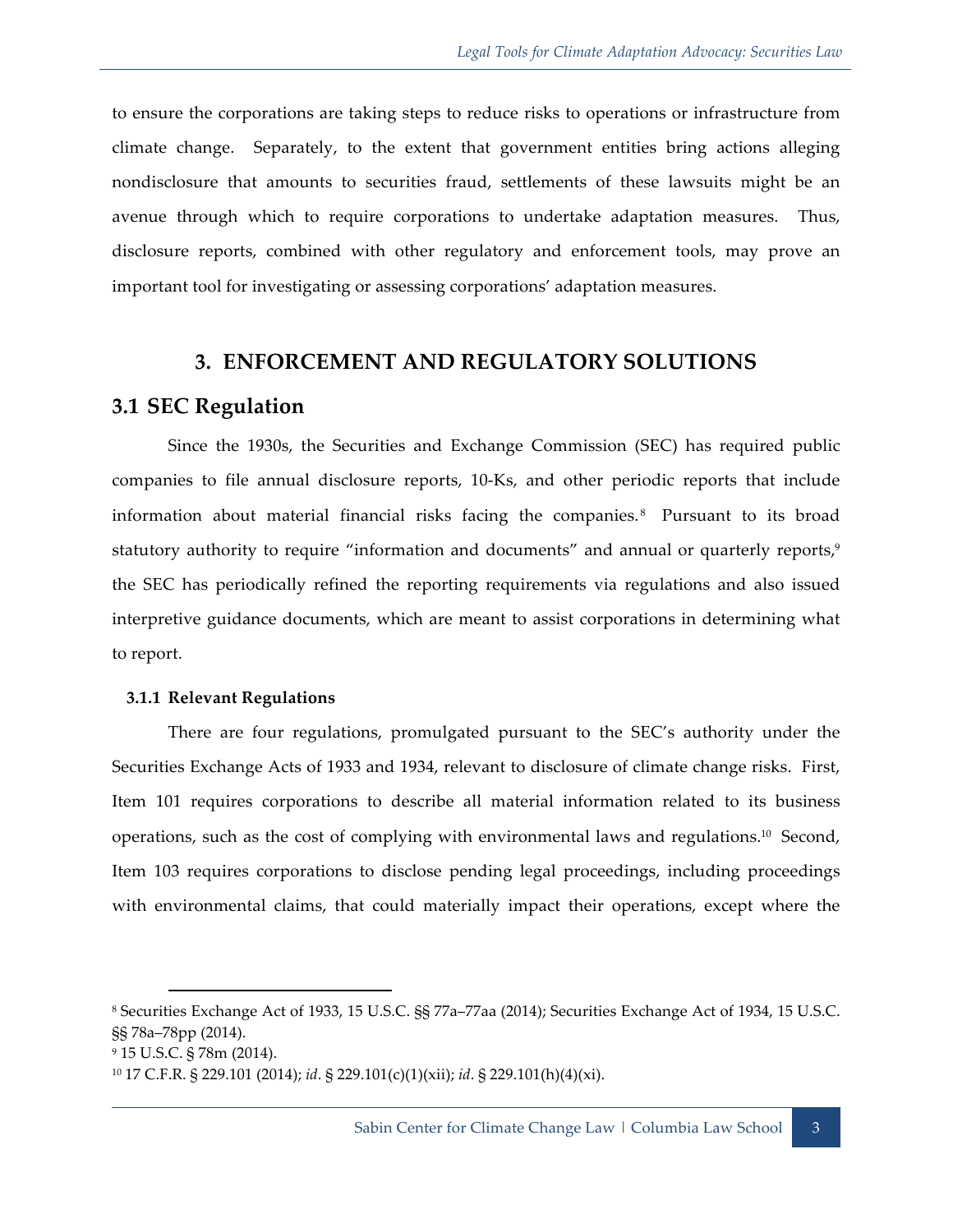proceedings are "ordinary routine litigation incidental to the business."11 Third, Item 303, known as Management Discussion and Analysis (MD&A), requires corporations to discuss their "financial condition, changes in financial condition and results of operations."12 This discussion must include trends and uncertainties related to liquidity and capital resources, and should "provide to investors and other users information relevant to an assessment of the financial condition and results of operations" of the corporation.13 Item 303 analysis, however, grants corporations a great deal of discretion in terms of determining what constitutes a trend or material uncertainty. 14 Finally, Item 503 requires corporations to provide information about "the most significant factors that make [an] offering speculative or risky" and how those risks "affect[] the issuer or the securities being offered."<sup>15</sup>

#### **3.1.2 2010 Interpretive Guidance**

In 2010, the SEC issued its first, and to date, only guidance document explicitly related to disclosure of material risks related to climate change.16 Of import is the fact that the SEC acknowledges that risks attributable to climate change fall within the scope of the existing regulatory scheme.17 It then identifies four topics that might trigger the disclosure provisions: 1) impact of legislation and regulation; 2) international accords; 3) indirect consequences of regulation and business trends; and 4) physical impacts of climate change.<sup>18</sup>

<sup>11</sup> 17 C.F.R. § 229.103 (2014). However, "ordinary routine litigation incidental to business" need not be included. *Id*.

<sup>12</sup> 17 C.F.R. § 229.303 (2014).

<sup>13</sup> *Id*.

<sup>14</sup> Management's Discussion & Analysis of Financial Condition & Results of Operations; Certain Investment Company Disclosures, SEC Release, Nos. 33-6835, 34-26831, IC-16961 (May 18, 1989) *available at* http://www.sec.gov/rules/interp/33-6835.htm.

<sup>15</sup> 17 C.F.R. § 229.503 (2014).

<sup>16</sup> Commission Guidance Regarding Disclosure Related to Climate Change, Release Nos. 33-9106; 34- 61469; FR-82 (Feb. 8, 2010), http://www.sec.gov/rules/interp/2010/33-9106.pdf.

<sup>17</sup> *Id*. at 3.

<sup>18</sup> *Id*. at 22–27.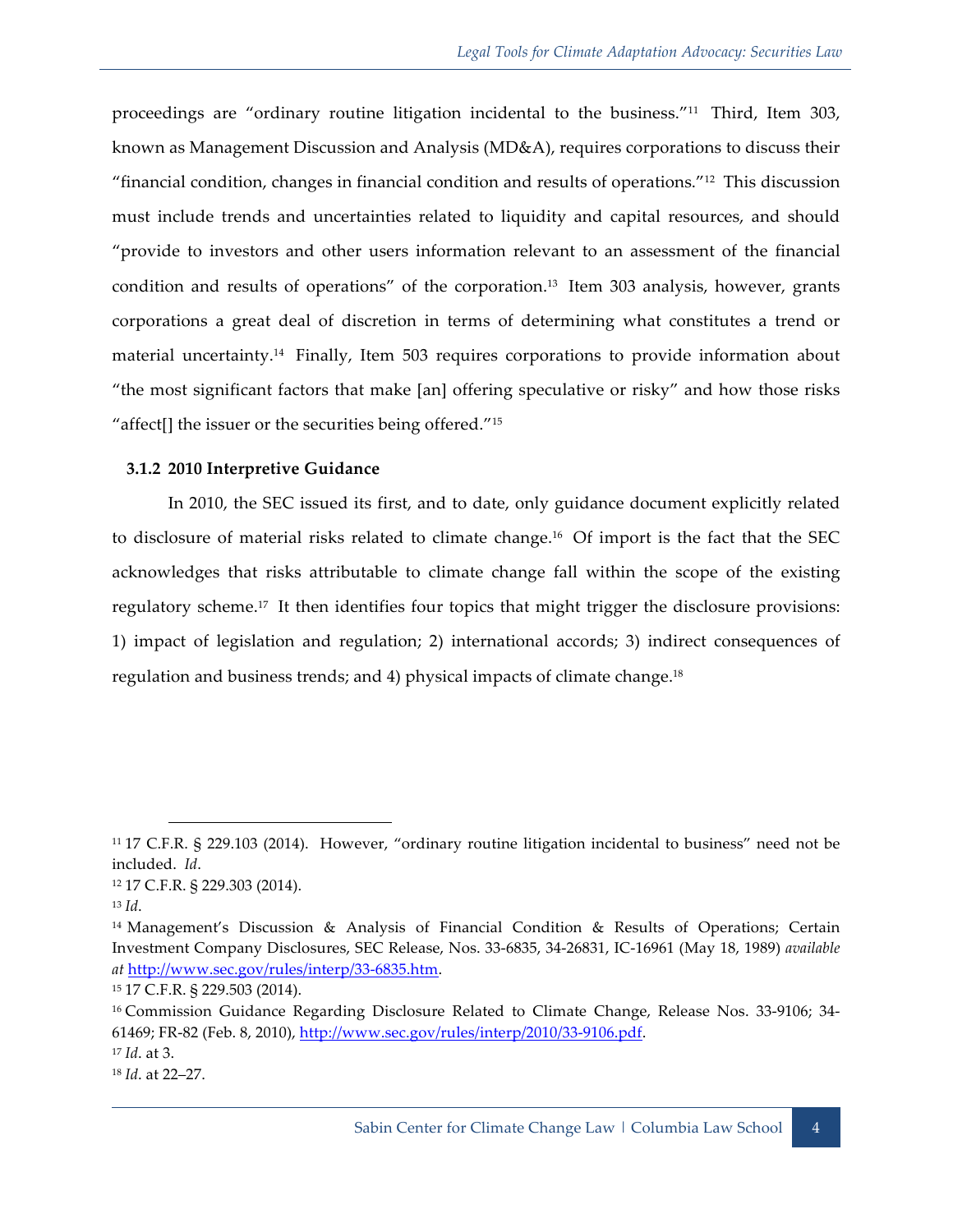#### **3.1.3 Strategies for Investors**

#### *3.1.3.1 Petitioning the SEC*

As noted above, the SEC sometimes issues interpretive guidance to assist corporations with understanding their disclosure obligations. Sometimes, these documents are the result of public petitions. In fact, the 2010 interpretive guidance addressing climate change was the result of a public petition filed by over forty entities, including state government entities and nonprofits.19

Although the SEC has issued interpretive guidance on climate change, more needs to be done. As a 2011 report by Ceres noted, after the 2010 interpretive guidance, more corporations addressed climate change, but they did so in brief, superficial statements.<sup>20</sup> New petitions for interpretive guidance can focus on the shortcomings of the 2010 guidance, and request more specific examples of when the disclosure provisions might be triggered and more guidance regarding the depth of analysis required. For instance, as the SEC has acknowledged, a number of companies have released carbon emissions and other quantitative data to nonprofits and nongovernmental organizations but not included such data in their SEC filings.<sup>21</sup> This oddity indicates that it may be appropriate to petition the SEC to issue further guidance on this and similar issues. Further, although the 2010 guidance gives some examples of events or actions falling within the four topics potentially triggering disclosure requirements,<sup>22</sup> the guidance fails to give concrete guidance regarding how such information should be disclosed.

In other contexts, the SEC has provided more specific guidance. For example, in the context of Rule 14a-9, which covers false or misleading statements in proxy statements, the SEC has indicated that a false or misleading statement in a solicitation includes "[p]redictions as to specific future market values" and "[m]aterial which directly or indirectly impugns character,

<sup>19</sup> Petition for Interpretive Guidance on Climate Risk Disclosure, File No. 4-547 (Sept. 18, 2007), *available at* http://www.sec.gov/rules/petitions/2007/petn4-547.pdf.

<sup>20</sup> JIM COBURN, SEAN H. DONAHUE & SURIYA JAYANTI, DISCLOSING CLIMATE RISKS & OPPORTUNITIES IN SEC FILINGS 20 (Ceres 2011) *available at* http://www.ceres.org/resources/reports/disclosing-climate-risks-2011. <sup>21</sup> *See* Commission Guidance, *supra* note 16, at 8-9.

<sup>22</sup> Part III. a. ii., *supra*.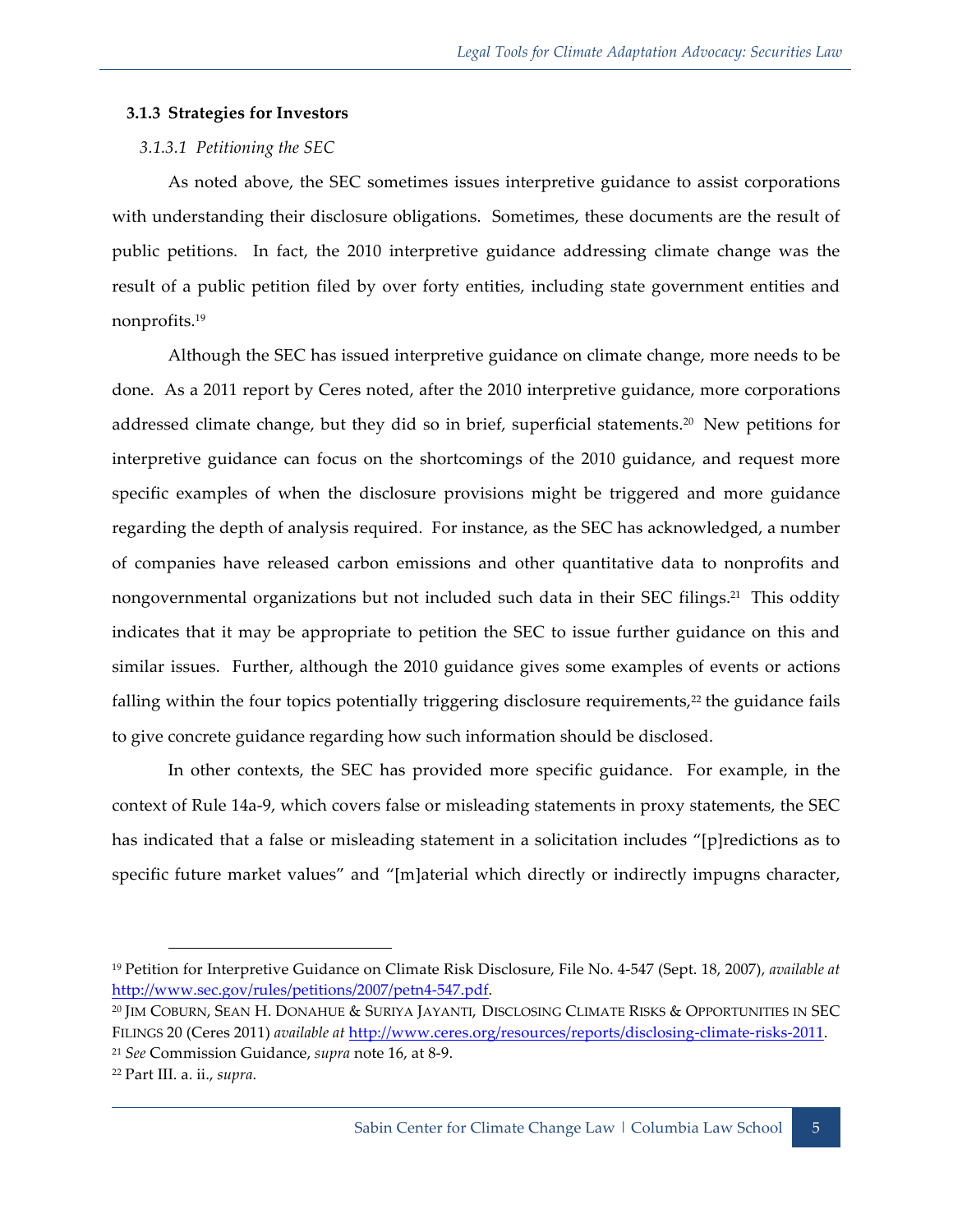integrity or personal reputation . . . without factual foundation."23 Similar examples could be given to provide clearer guidance to corporations and investors on what should be disclosed regarding climate change adaptation. For instance, although the SEC noted in its 2010 guidance document that physical impacts should be disclosed, it could further specify that corporations must address their awareness of these impacts and what steps they are taking to address them.<sup>24</sup> The SEC could also require that companies quantify these risks as opposed to make generic statements indicating that their assets or operations might be negatively impacted by these risks.

A description of how to file a petition and list of all past public petitions is available here: http://www.sec.gov/rules/petitions.shtml.

*3.1.3.2 Filing Comments*

The public may file comments on all proposed rulemakings and certain other initiatives undertaken by the SEC. Currently, the SEC is performing a disclosure effectiveness project, and focusing initially on disclosures required in Forms 10-K, 10-Q, and 8-K.25 The four regulations discussed above<sup>26</sup> address information provided in annual and other periodic filings, and the public may file comments online regarding disclosure effectiveness, including as it pertains to climate change.

Comments may be filed here: https://www.sec.gov/cgi-bin/ruling-comments. Examples of past comments from the Carbon Tracker Initiative are available here: http://www.carbontracker.org/wp-content/uploads/2015/02/Feb-13-2015-SEC-Letter-A3.pdf.

<sup>23</sup> 17 C.F.R. § 240.14a-9 advisory note.

<sup>24</sup> Recently, shareholders of Phillips 66 requested similar information. Specifically, they asked that the company disclose not only that it faces risks from rising sea levels, but also to include information "regarding the company's awareness of and preparation for" the resulting risks. Phillips 66 Physical Climate Impacts 2015 (2015), *available at* http://www.ceres.org/investor-network/resolutions/phillips-66 physical-climate-impacts-2015.

<sup>25</sup> SEC, Disclosure Effectiveness, https://www.sec.gov/spotlight/disclosure-effectiveness.shtml (last visited Mar. 19, 2015).

<sup>26</sup> Part III. a. i., *supra*.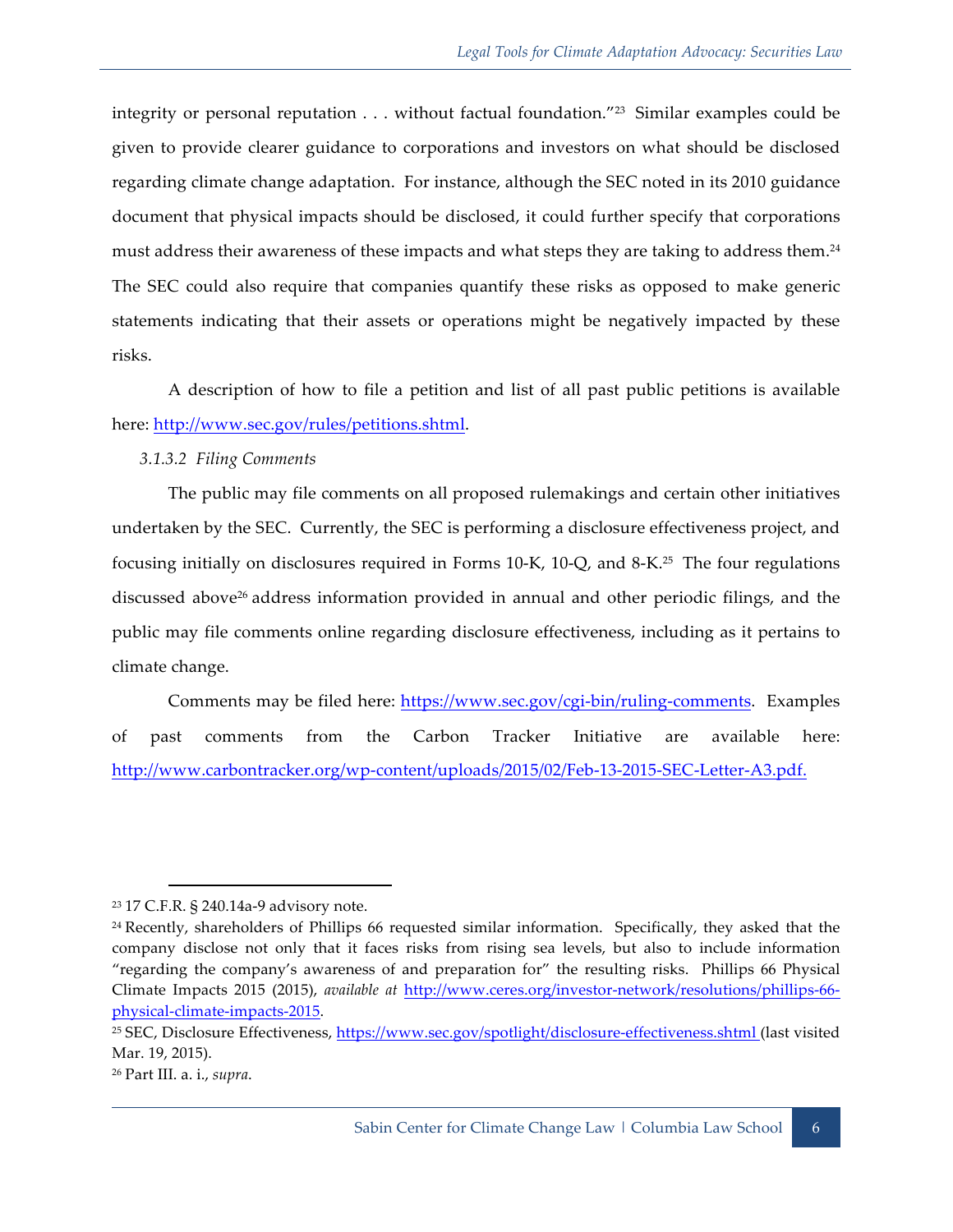#### *3.1.3.3 Demand Letters*

Investors may file demand letters with the SEC, which most frequently allege that a particular corporation has failed to disclose all material financial information. If an investor believes that such a failure violates securities laws, then the investor may file a request for an investigation with the SEC.

Investors have already filed demand letters questioning disclosure of climate changerelated risks. For instance, in November 2013, a group of investors asked the SEC to investigate the disclosure practices of three biogenic energy companies.27 The investors alleged that the companies misrepresented the carbon neutrality of their operations, and argued that this misrepresentation exposed the companies and investors to risk from regulatory changes. The decision from the SEC on whether to review the disclosures is pending.<sup>28</sup>

Instructions on how to file an online complaint or demand letter are available here: https://tts.sec.gov/oiea/Complaint.html.

#### *3.1.3.4 Shareholder Suits*

 $\overline{a}$ 

If corporations fail to disclose material financial information related to climate change that falls within Items 101, 103, or 503, shareholders might consider filing 10b-5 class actions suits.29 Rule 10b-5 prohibits any person from, *inter alia*, "mak[ing] any untrue statement of a material fact or []omit[ting] to state a material fact . . . in connection with the purchase or sale of

<sup>27</sup> Letter from Partnership for Public Integrity to the Securities and Exchange Commission, (Nov. 20, 2013), http://www.pfpi.net/wp-content/uploads/2013/11/Investor-letter-to-SEC-on-bioenergy-Nov-20- 2013.pdf. Although the SEC sometimes indicates publicly that it is conducting an investigation, the best way to find out if a decision has been made likely will be from any public announcements made by the Partnership for Public Integrity on its web site.

<sup>&</sup>lt;sup>28</sup> The investors followed up on their SEC demand letter with a shareholder proposal to force Dominion to evaluate the environmental and climate change impacts of its bioenergy strategy. Dominion Energy's attempt to strike the shareholder proposal from its 2014 AGM was rejected by the SEC on February 27 2014, Dominion Resources, Inc., SEC No-Action Letter, (Feb. 27, 2014), http://www.sec.gov/divisions/corpfin/cf-noaction/14a-8/2014/marionedey022714-14a8.pdf.

<sup>29</sup> Item 303 likely cannot ever be enforced in court because the SEC has taken the position that the provision of most information defined as "forward-looking" is voluntary. Suzanne J. Romajas, *The Duty to Disclose Forward-Looking Information: A Look at the Future of MD&A*, 61 FORDHAM L. REV. S245, S253 (1993).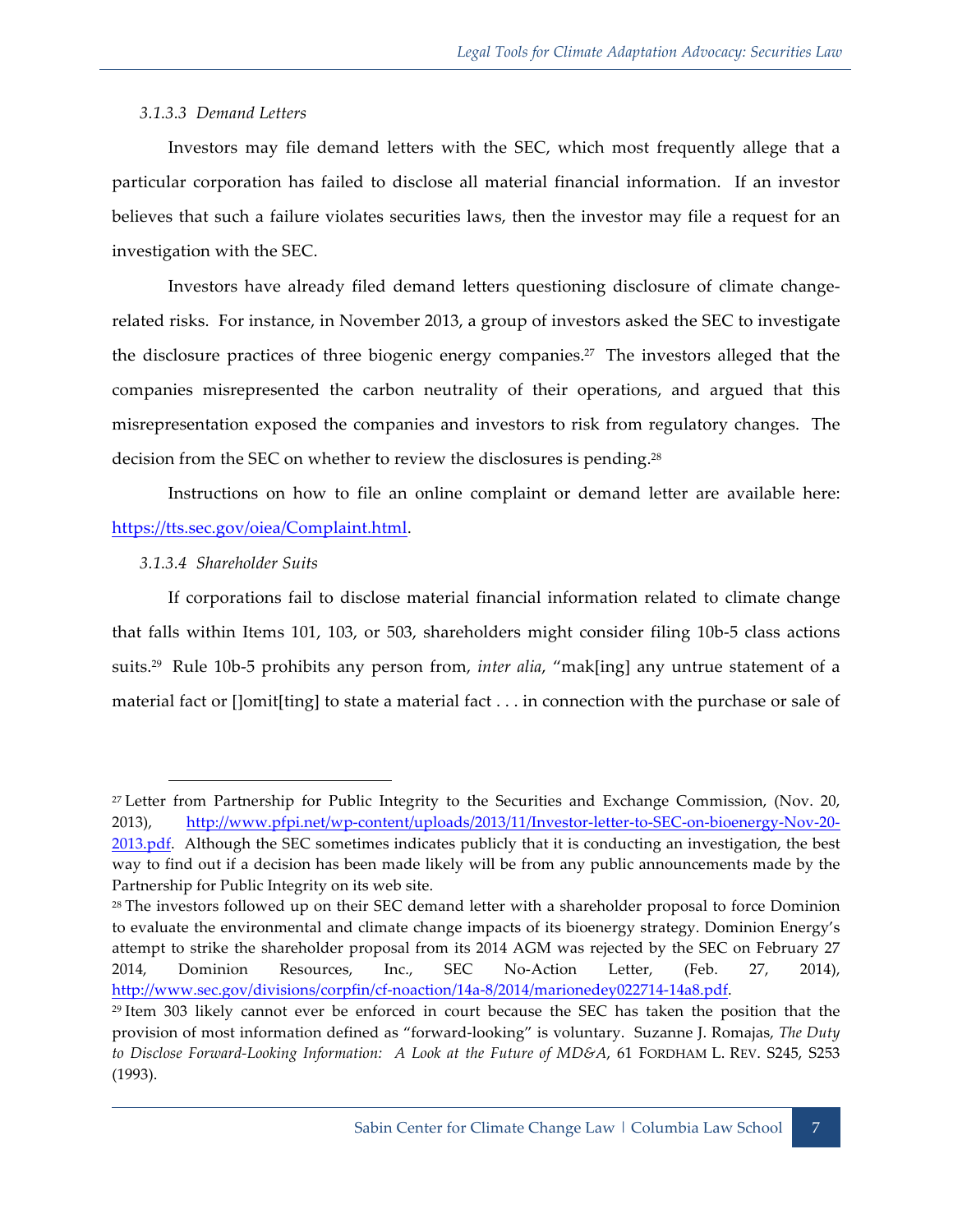any security."30 However, potential plaintiffs face a number of hurdles with respect to these suits.

First, individual plaintiffs must prove a number of elements to mount a viable 10b-5 suit.

The key elements are listed below:

- Purchaser or seller: plaintiffs must typically be a purchaser or seller of shares whose value has allegedly been inflated due to false statements or omissions of material fact<sup>31</sup>
- Materiality: the fact misrepresented or omitted must be material, which means a reasonable investor would consider it important in deciding whether to sell or purchase<sup>32</sup>
- Scienter: the Supreme Court has never clarified the precise level of intent required, but the defendant's action must show that it acted with a "mental state embracing intent to deceive, manipulate, or defraud"<sup>33</sup>
- Reliance: plaintiffs must have relied on the fact in making a decision $34$
- Damages: plaintiffs must have suffered an economic loss<sup>35</sup>
- Causation: plaintiffs must show a link between misrepresentation and subsequent economic loss<sup>36</sup>

In a number of cases, the damages element has proved difficult for plaintiffs to overcome because plaintiffs must be able to calculate and supply proof of actual damages.37 In the context of climate change, however, a greater difficulty might be assessing whether the risks identified are "material" because climate change and its attendant harms sometimes are

<sup>30</sup> 17 C.F.R. § 240.10b-5 (2014).

<sup>31</sup> Herman & MacLean v. Huddleston, 459 U.S. 375, 382 (1983).

<sup>32</sup> Basic v. Levinson, 485 U.S. 224 (1987). In the context of contingent or speculative events, a "fact-specific inquiry" is required. *Id*. at 240.

<sup>33</sup> Tellabs, Inc. v. Makor Issues & Rights, Ltd.*,* 551 U.S. 308, 319 (2007). Complaints will survive motions to dismiss only if they show that an inference of scienter, which is drawn from the facts presented, is "cogent and at least as compelling as any opposing inference one could draw from the facts." *Id*. at 324.

<sup>34</sup> Halliburton, Inc. v. Erica P. John Fund, Inc., 134 S. Ct. 2398, 2407-08 (2014) (reaffirming that plaintiff can establish reliance through rebuttable presumption of "fraud on the market").

<sup>35</sup> *Id*. at 2407.

<sup>36</sup> Dura Pharmaceuticals, Inc. v. Broudo, 544 U.S. 336, 346 (2005).

<sup>37</sup> *See* Pierre J. LeLandais & Co., Inc. v. MDS-Atron, Inc., 543 F.2d 421, 425 (2d Cir. 1976) (dismissing plaintiffs' 10b-5 claim for failure of "proof of what actual damages, if any, they sustained as a result of the exchange").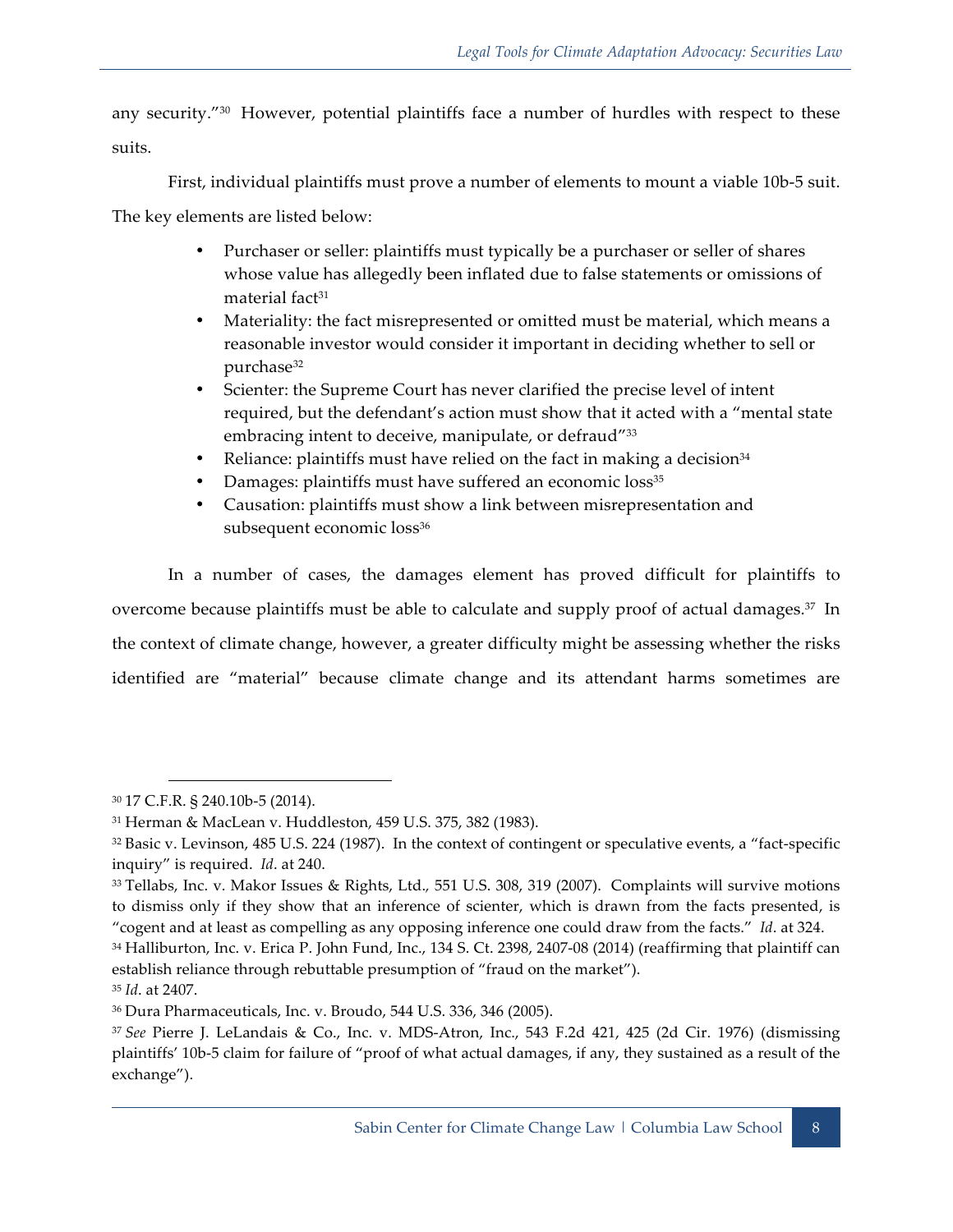thought of as remote. 38 This difficulty may explain why shareholder suits involving nondisclosure of risks from climate change have not yet been brought.

With respect to climate change, these elements are largely why no suits have yet been brought challenging a company's failure to disclose material information.

Although 10b-5 suits may be difficult to mount, if viable, they present plaintiffs with several opportunities. First, to the extent that target corporations deny that certain risks related to climate change are material or need to be disclosed, this might be an opportunity to present scientific and financial data to the contrary in court filings or proceedings. Second, such lawsuits can create the potential for creative settlements that require corporations to disclose certain information related to adaptation measures they have already committed to undertake, or to take new affirmative adaptation measures, such as to assess and disclose increased risks to existing assets from climate change.

Aside from 10b-5 suits, shareholders may consider bringing actions pursuant to Section 11 of the Securities Exchange Act of 1933. Section 11 gives private plaintiffs an express right of action for any false or misleading statement contained in a registration statement.<sup>39</sup> A registration statement must contain the same items relevant to climate change as the 10-k reports discussed above.40 To sustain a claim under Section 11, plaintiffs must prove four elements:

- Purchaser: plaintiff must have purchased shares pursuant to the allegedly false registration statement<sup>41</sup>
- Material misrepresentation or omission of material fact<sup>42</sup>
- Defendants must be covered by the statute: Section 11 lists who may be liable in these lawsuits<sup>43</sup>

<sup>38</sup> Kevin M. LaCroix, *Will the SEC's New Interpretive Guidance Open the Door to Climate Change Disclosure Suits?*, D&O Diary (Feb. 8, 2010), *available at* http://www.dandodiary.com/2010/02/articles/environmentalliability/will-the-secs-new-interpretive-guidance-open-the-door-to-climate-change-disclosure-suits/ (noting the view that "climate change related considerations [are] remote and distant future concerns"). <sup>39</sup> 15 U.S.C. § 77k (2014). <sup>40</sup> 15 C.F.R. 229.10 (2014). <sup>41</sup> 15 U.S.C. § 77k(a).

<sup>42</sup> *Id*.

<sup>43</sup> *See id*. § 77k(a), (b).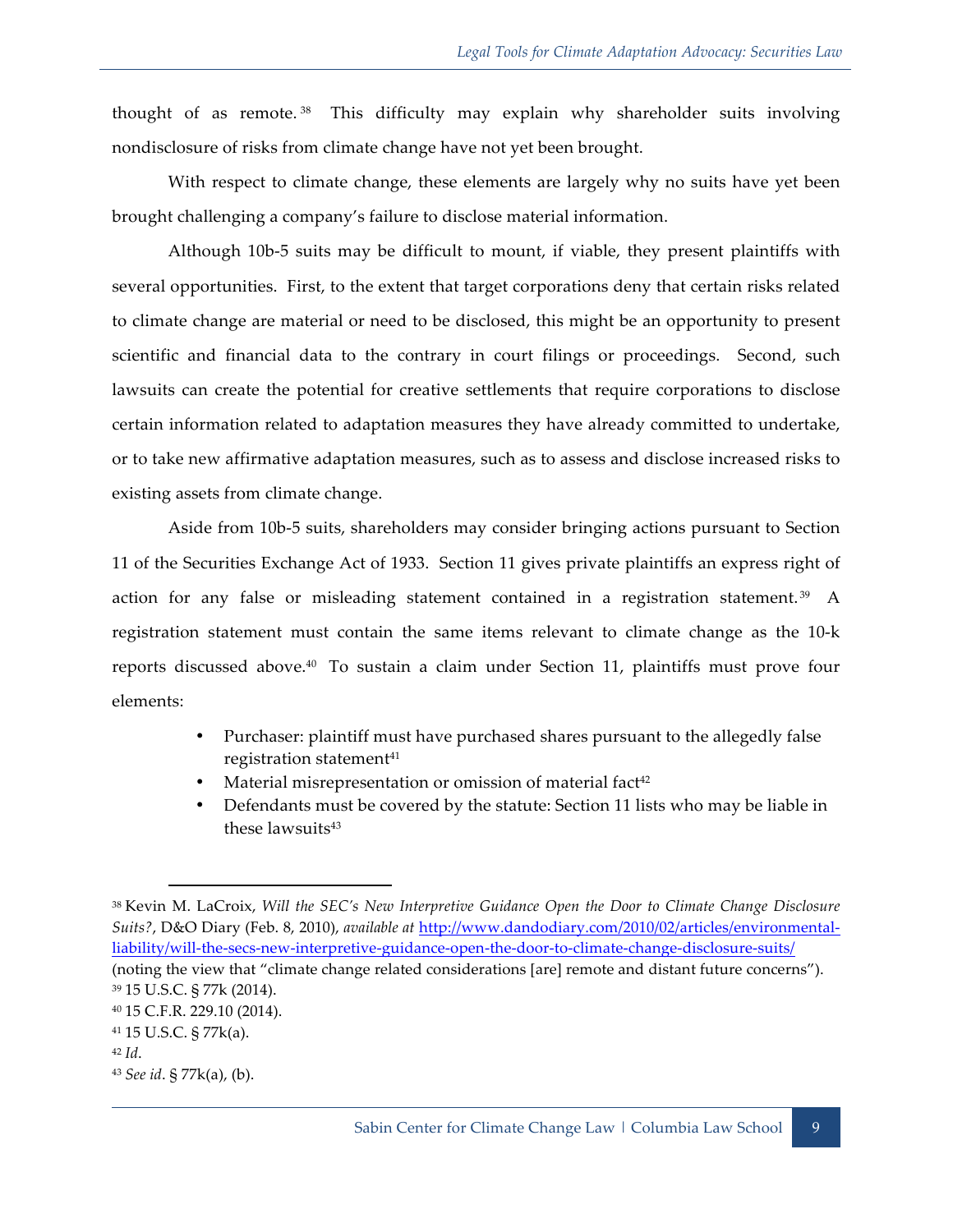• Statute of limitations - the lawsuit must be commenced within one year after discovery of the misrepresentation or omission "or after such discovery should have been made by the exercise of reasonable diligence," and must be brought, regardless, within three years after the security was offered to the public<sup>44</sup>

The statute includes a provision on how to calculate damages, indicating that plaintiffs still must show economic loss as with 10b-5 suits.45 However, reliance and scienter need not be shown.

#### **3.1.4 State "Blue Sky" Laws**

State securities laws, known as "blue sky laws," vary in scope and in terms of which entity is in charge. Some give the government great enforcement authority while others are more limited. This section will provide an overview of some of the different statutory schemes as exemplified by New York, California, and Massachusetts, and will discuss how government entities can use these statutes to improve disclosure practices related to adaptation.

For a list of state authorities with jurisdiction over securities disclosure, visit http://www.seclaw.com/stcomm.htm.

*3.1.4.1 New York*

New York's blue sky law, the Martin Act, is often heralded as the most powerful in the nation. This is in large part because of the vast investigatory and enforcement powers given to the Attorney General. For instance, the Attorney General may investigate any wrongdoing that an entity "shall have employed, or employs, or is about to employ."46 Additionally, the Attorney General may subpoena any documents deemed relevant or material to the investigation, and failure to comply without reasonable cause may result in the noncompliant party being charged with a misdemeanor.<sup>47</sup> Further, once an action has been opened, failure to comply with a subpoena for testimony or documents constitutes *prima facie* proof that the

<sup>44</sup> 15 U.S.C. § 77m (2014).

<sup>45</sup> 15 U.S.C. § 77k(e).

<sup>46</sup> N.Y. GEN. BUS. LAW § 352(1) (McKinney 2013).

<sup>47</sup> N.Y. GEN. BUS. LAW § 352(4).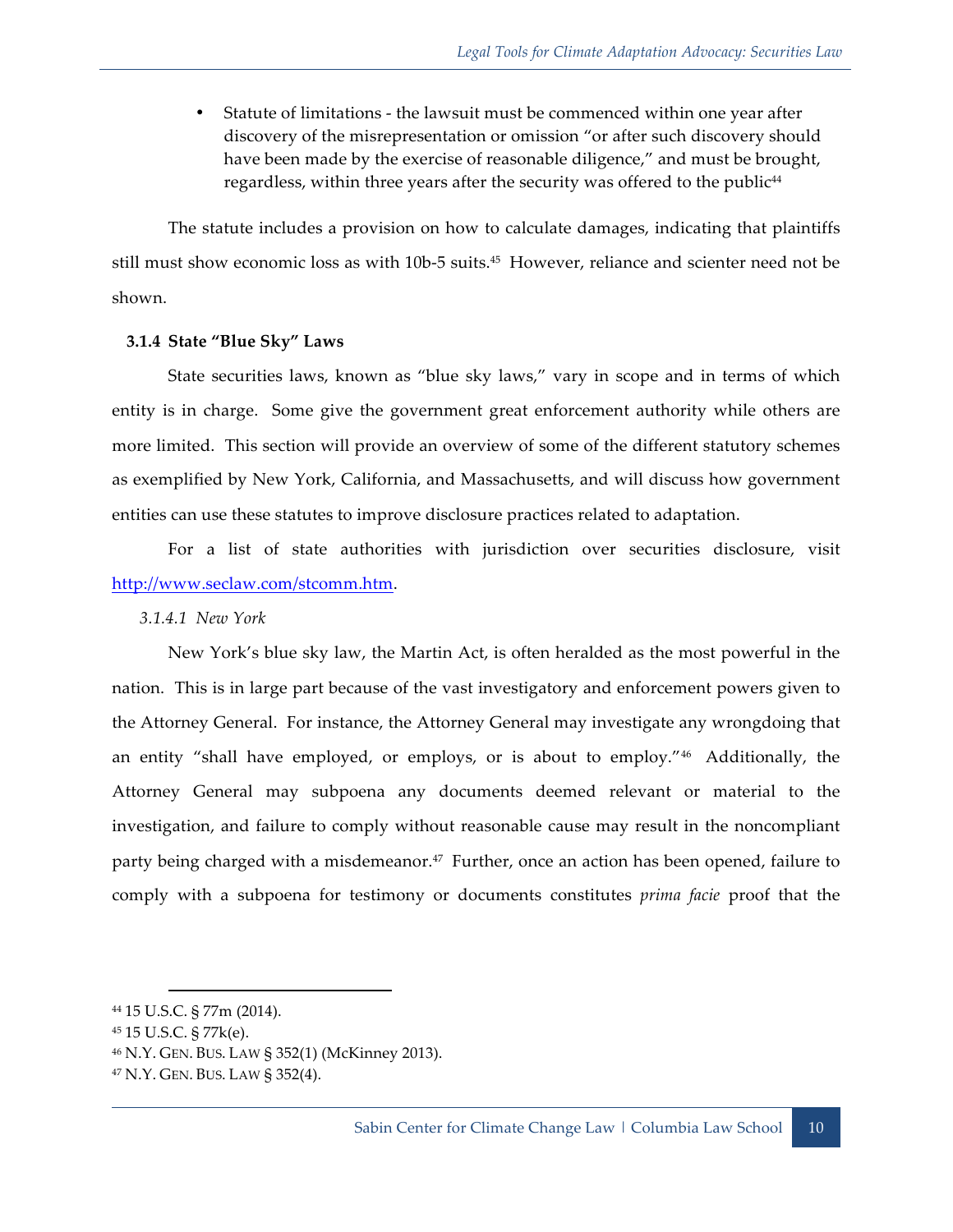defendant has engaged in fraudulent practices.<sup>48</sup> Moreover, the Attorney General may initiate both civil and criminal actions.49

*3.1.4.2 California*

California's blue sky law vests jurisdiction over securities regulation with both the Attorney General and a Corporations Commissioner.<sup>50</sup> The investigatory and enforcement powers of both the Attorney General and Commissioner mirror those of New York.<sup>51</sup> While the Attorney General and Commissioner may act independently, they may also work together on investigations.52 However, the two authorities may not bring duplicative investigations or actions.53

#### *3.1.4.3 Massachusetts*

Massachusetts does not vest authority over securities regulation with the Attorney General. Instead, the authority is lodged with the Secretary of the Commonwealth.<sup>54</sup> The Secretary may investigate and issue subpoenas to determine if the law has been or is about to be violated.<sup>55</sup> Failure to comply with a subpoena may result in being held in contempt of court.<sup>56</sup> As in New York and California, jurisdiction extends to both civil and criminal actions.<sup>57</sup>

<sup>48</sup> N.Y. GEN. BUS. LAW § 353(1).

<sup>49</sup> *Id*. §§ 353(1), 358.

<sup>50</sup> CAL. CORP. CODE § 25531 (West 2013); *id*. § 25606.

<sup>51</sup> *Compare* CAL. CORP. CODE § 25531 (West 2013), *with* N.Y. GEN. BUS. LAW § 352 (McKinney 2013).

<sup>52</sup> CAL. CORP. CODE § 25606; CAL. GOV'T. CODE § 12659.

<sup>53</sup> *See* C. HUGH FRIEDMAN ET AL., CAL. PRAC. GUIDE: CORPS. Ch. 5-C (Rutter Group et al. eds., 2012). <sup>54</sup> MASS. GEN. LAWS c. 110A, § 406 (2014).

<sup>55</sup> *Id*. § 407.

<sup>56</sup> *Id*.

<sup>57</sup> *Id*. §§ 409, 410.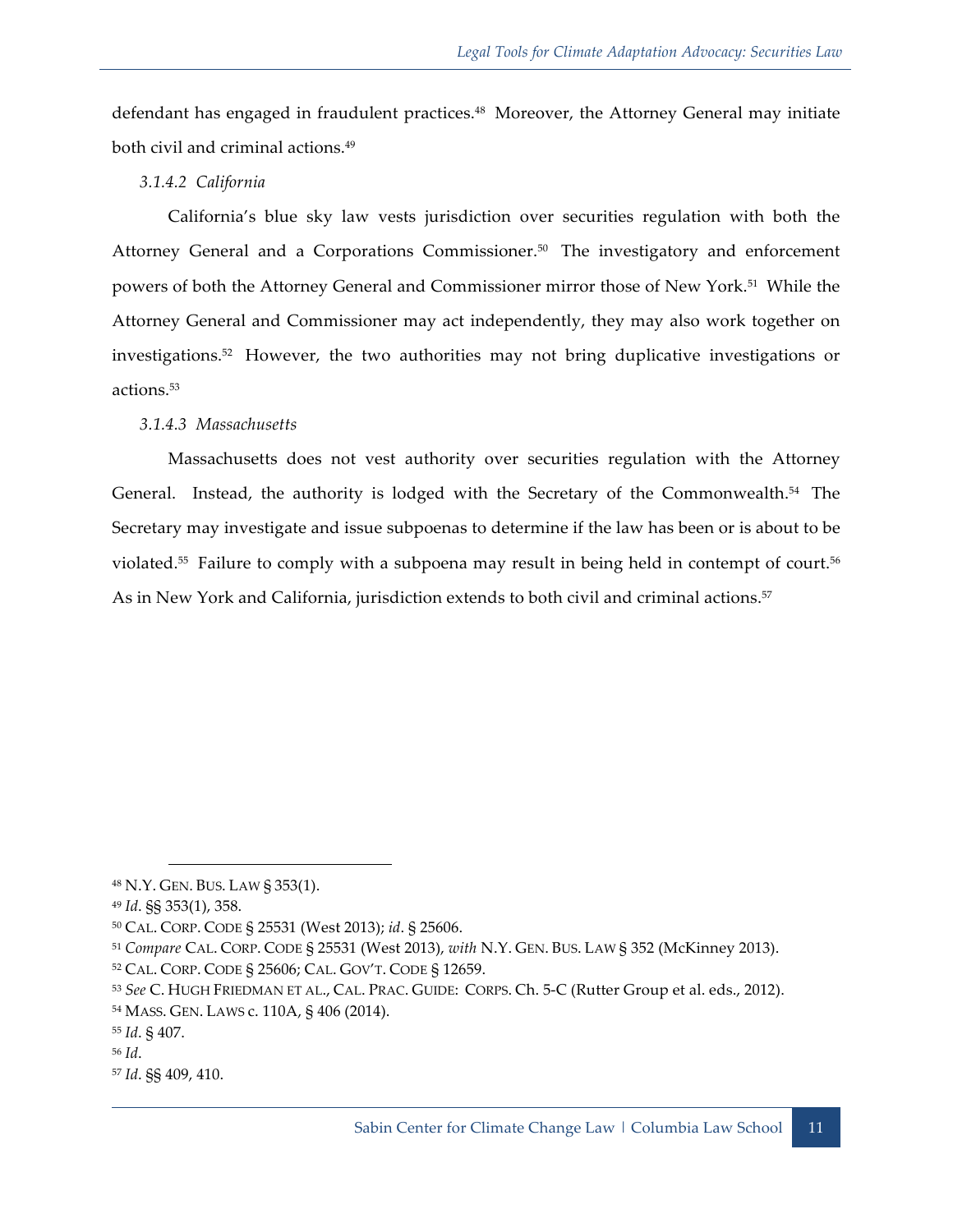# **4. MARKET-BASED SOLUTIONS**

# **4.1 Shareholder Activism**

#### **4.1.1 Shareholder Proposals**

Another way investors may affect corporate disclosure practices is through shareholder proposals. Under SEC Rule 14a-8, shareholders may submit proposals for consideration, and the corporation is obligated to follow certain procedures upon receiving them.<sup>58</sup>

Under Rule 14a-8, investors must meet certain eligibility thresholds in order to submit proposals. First, an investor must "continuously h[o]ld at least \$2,000 in market value, or 1%, of the company's securities entitled to be voted on the proposal at the meeting for a least one year by the date" the proposal is submitted.<sup>59</sup> The investor must hold these securities at least until the date of the meeting at which the proposal is considered.<sup>60</sup>

Each investor may submit only one proposal per shareholder meeting, and the proposal must not exceed 500 words.<sup>61</sup> Deadlines for submission are most frequently found in proxy statements from the previous year's annual meeting, in Form 10-Q, or in shareholder reports of investment.62

Corporations may exclude proposals from consideration if they are filed late or have other deficiencies. The grounds for exclusion most likely to present obstacles for disclosure and adaptation measures are:

- Relevance: the proposal relates to operations that account for less than five percent of a company's total assets and less than five percent of its net earnings and gross sales, and is not otherwise significantly related to the company's business.
- Management functions: the proposal cannot relate to the company's ordinary business operations.
- Substantially implemented: if the company has already substantially implemented the proposal.

<sup>58</sup> 17 C.F.R. § 240.14a-8.

<sup>59</sup> 17 C.F.R. § 240.14a-8(b).

<sup>60</sup> *Id*.

<sup>61</sup> 17 C.F.R. § 240.14a-8(c), (d).

<sup>62</sup> 17 C.F.R. § 240.14a-8(e).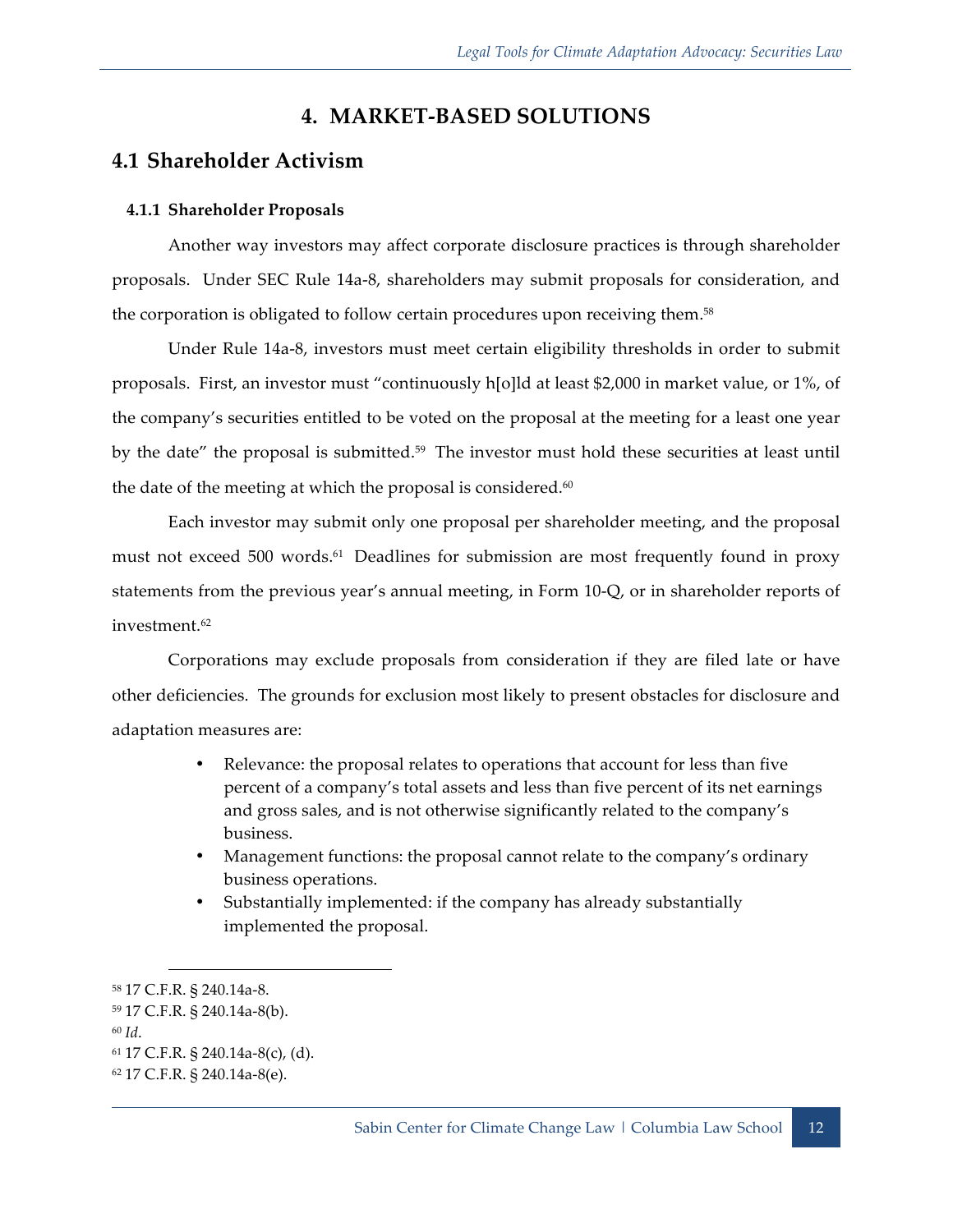- Duplication: the proposal substantially duplicates another proposal previously submitted by another proponent that will be included in the proxy materials for the same meeting.
- Resubmission: if a proposal deals with substantially the same subject matter as another proposal that has been included in the proxy materials within the preceding five years, the company may exclude it for any meeting held within three years of the last time it was included depending on the proportion of the vote the proposal previously garnered.<sup>63</sup>

A corporation that seeks to exclude the proposal must demonstrate why it is improper.<sup>64</sup> If a proposal is considered at a shareholder meeting, approval depends on the specific voting rules set forth by each individual corporation in its certificate of incorporation or bylaws.

In recent years, a number of proposals addressing disclosure and adaptation have been submitted to corporations. For example, shareholders of Energen Corporation and Consol Energy, Inc., requested that the companies prepare a report addressing how the company will manage financial consequences arising from climate change, such as increased risks of stranded assets due to lowered demand for oil, and arising from climate change policies, including the  $2^{\circ}$ C target.<sup>65</sup>

Although these proposals did not seek to impose specific adaptation measures on a company or address disclosure in federal or state regulatory filings, proposals might make such a request. However, as noted above, corporations might attempt to exclude proposals suggesting specific adaptation measures under Rule 14a-8(i) on the basis that they deal with "ordinary business operations."66 Thus, a shareholder proposal promoting disclosure of climate change risks rather than specific adaptation measures may be more likely to avoid exclusion

<sup>63</sup> 17 C.F.R. § 240.14a-8(i).

<sup>64</sup> 17 C.F.R. § 240.14a-8(f), (g).

<sup>65</sup> Energen Carbon Assset Risk 2015 (2015), *available at* https://www.ceres.org/investornetwork/resolutions/energen-carbon-asset-risk-2015; Consol Carbon Asset Risk 2015 (2015), *available at* https://www.ceres.org/investor-network/resolutions/consol-carbon-asset-risk-2015.

<sup>66</sup> There is no set definition of what constitutes an "ordinary business operation." However, the SEC has previously indicated that the exclusion should not be applied so rigidly that it would prevent consideration of issues "which have significant policy, economic or other implications inherent in them." Securities and Exchange Comm'n, *Adoption of Amendments Relating to Proposals by Security Holders*, 41 Fed. Reg. 52994-01, 52997-98 (Dec. 3, 1976). Whether a proposal is one with such significant implications or one that is "mundane in nature" requires a case-by-case determination.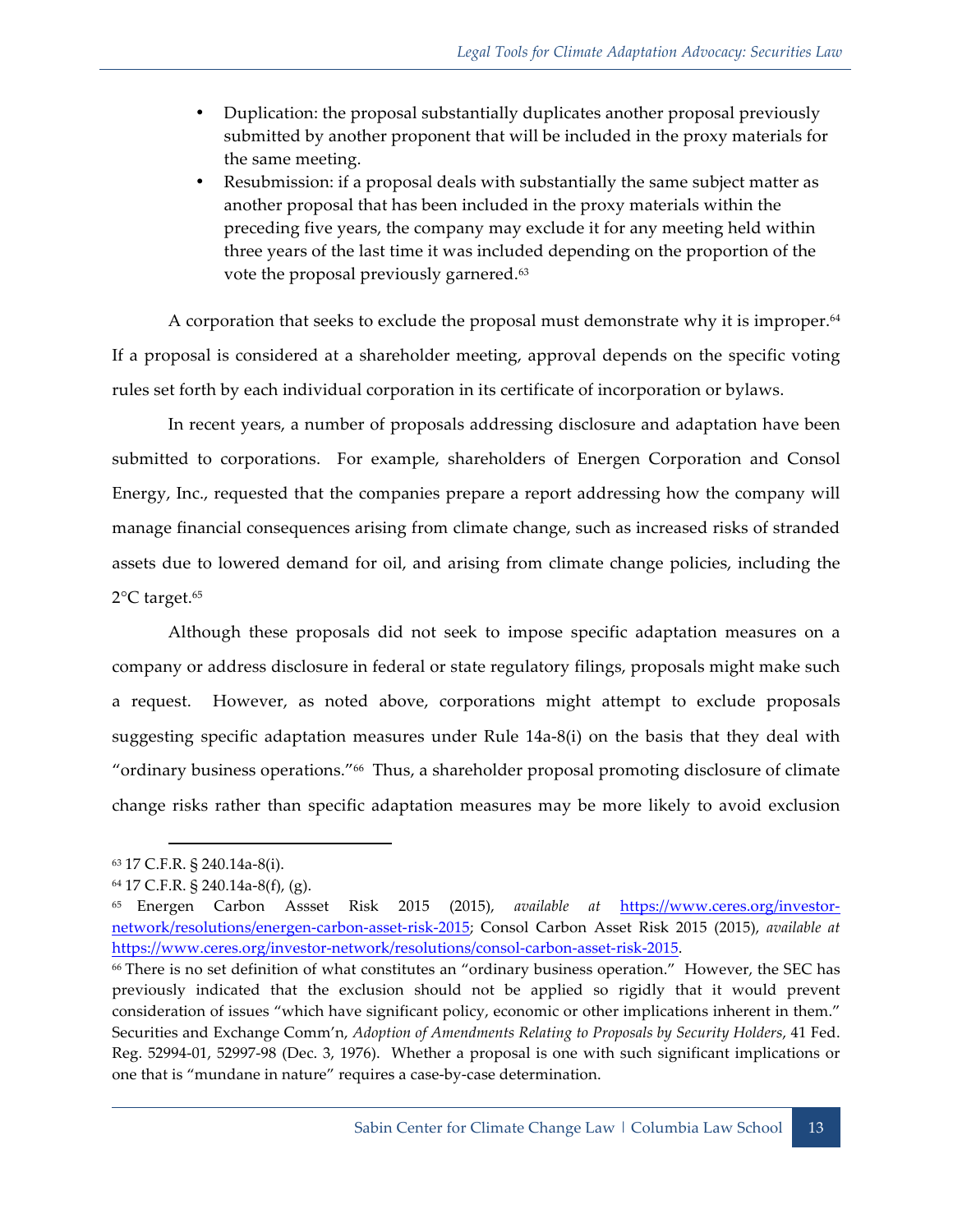while still encouraging companies to consider strategies to address increased risks to infrastructure or other assets resulting from climate change.

Examples of shareholder proposals can be accessed in a Ceres database: http://www.ceres.org/investor-network/resolutions.

#### **4.1.2 Letters to Management**

Aside from filing formal proposals, investors should also consider sending letter requests to management or the Board of Directors. Such letters are not subject to Rule 14a-8, a fact that presents investors with both opportunities and risks. First, substantive requests that might be excluded under Rule 14a-8(i) can be submitted in letters. Sending informal letters presents a significant opportunity for investors to have their ideas heard and indicate to management that they are interested in adaptation measures not just for moral or policy reasons but for financial reasons as well. On the other hand, the corporation need not respond to these letters at all, whereas with proposals, it must give a reason for excluding them.

## **4.2 Strategies for Framing the Issues**

 $\overline{a}$ 

Corporations are primarily concerned with two things: the financial bottom line and reputation in the marketplace. These concerns may persuade corporations to undertake adaptation measures even more so than improving disclosure practices. For instance, in January 2015, Shell Oil Company affirmatively urged its shareholders to approve a proposal that would require the corporation to test whether its business model is compatible with the 2°C target for combatting climate change.<sup>67</sup> This public support for the resolution came the same day that the corporation announced that it was forced to cut costs in the amount of \$15 billion due to falling oil prices,<sup>68</sup> suggesting that the corporation is primarily concerned with the longterm financial security of the corporation.

Thus, shareholder proposals or letters should attempt to persuade corporations that the requests made are both reasonable and in the corporations' best interests. For example, the

<sup>67</sup> Damian Carrington, *Shell Urges Shareholders to Accept Climate Resolution*, THE GUARDIAN (Jan. 29, 2015), http://www.theguardian.com/environment/2015/jan/29/shell-urges-shareholders-to-accept-climatechange-resolution. <sup>68</sup> *Id*.